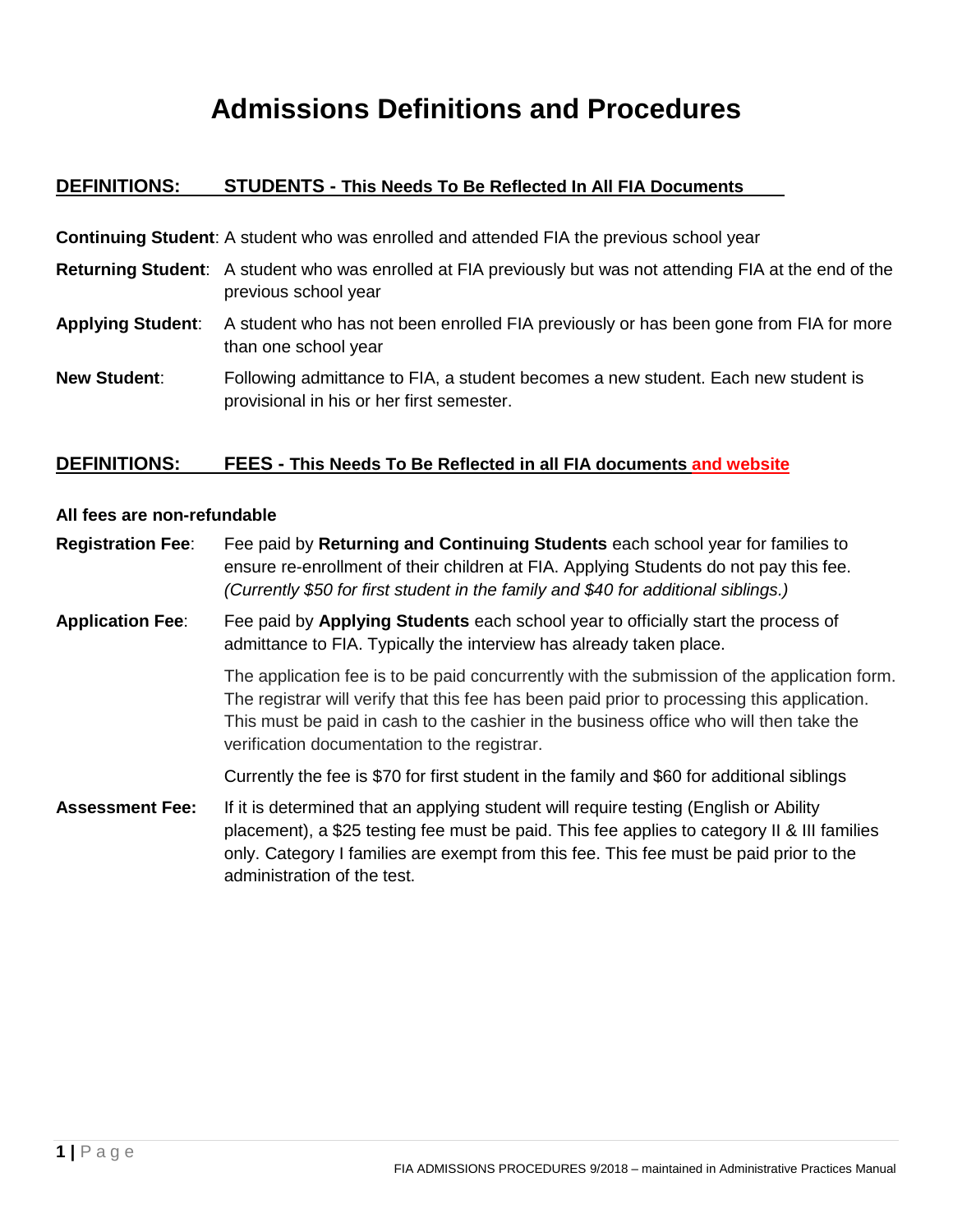# **Faith International Academy** ADMISSIONS PROCESS FLOWCHART

## **ADMITTANCE**

(Category 1 students are accepted on a quarterly admission basis. Category 2 & 3 are accepted only at semester.)

- Interview or correspondence with Executive Team Designee: headofschool@fia.edu.ph
- Non-refundable application feepaid at the Business Office
- All documents are submitted to the Registrar: academic.secretary@fia.edu.ph

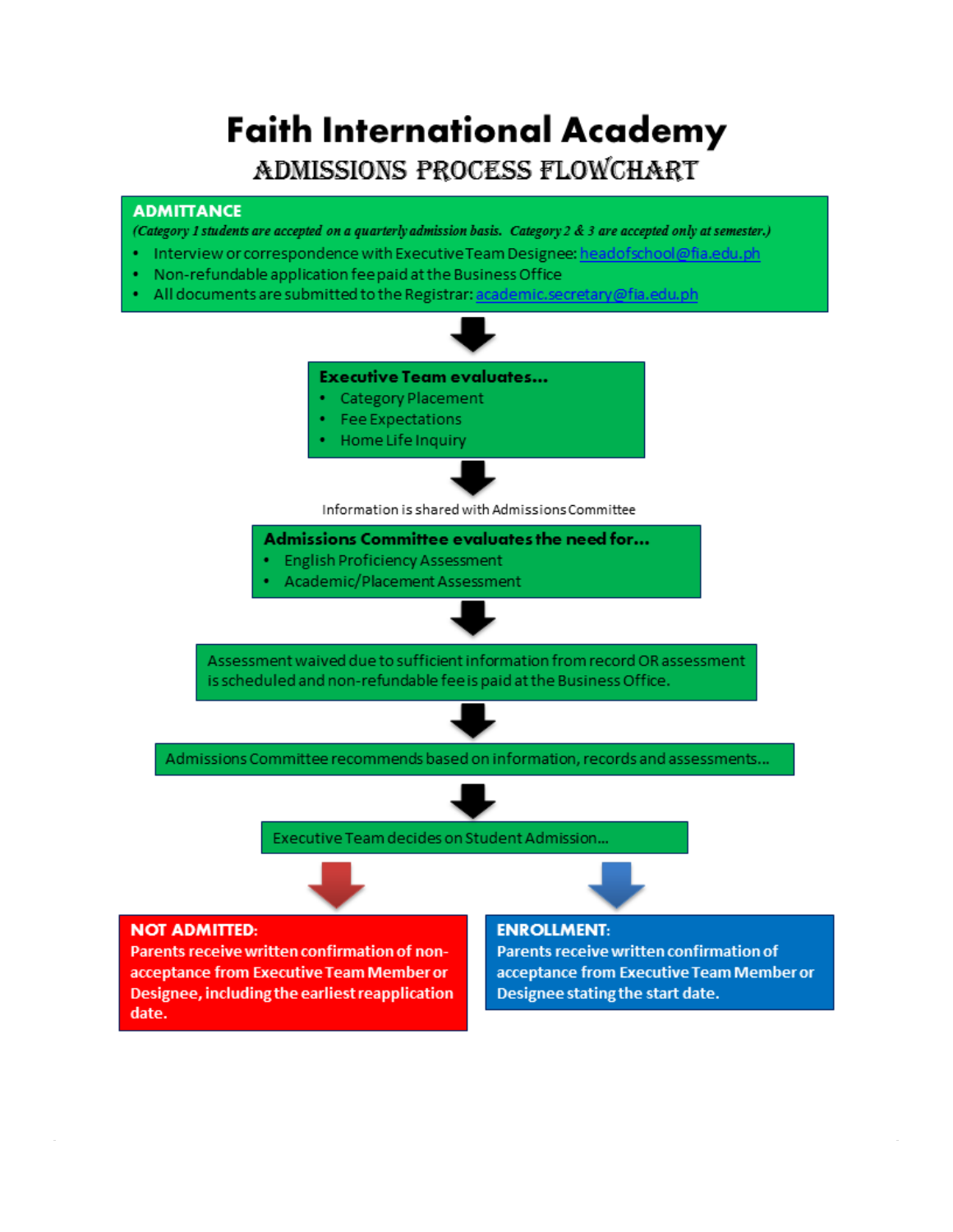## ADMISSIONS PROCEDURES (to post on website)

Initial questions regarding admission will be directed to the Head of School (HoS) [\(headofschool@fia.edu.ph\)](mailto:headofschool@fia.edu.ph). The HoS will then forward the inquiry to admissions personnel. All documents should be submitted to the school registrar [\(academic.secretary@fia.edu.ph\)](mailto:academic.secretary@fia.edu.ph).

FIA accepts new student applications at the end of each semester for entrance the following semester. Category I students are accepted on a quarterly admissions basis. Category II & III are accepted only at the start of each semester. Exceptions may be made for qualifying category I families.

## STEPS FOR THE APPLICATION OF A NEW STUDENT

## **1. INITIAL STEPS OF ADMITTANCE**

- Begin with a contact with the Head of School (HoS) or Executive Team Designee (ETD).
	- $\circ$  If the family is in Davao, the first step is a visit from the family to the school, including an interview with the Principal or ETD.
	- $\circ$  If the family is outside of Davao, the first step is to send a letter of inquiry to the HoS.
- Submit the completed application to the registrar and pay the non-refundable application fee to the cashier at the Business Office. No further steps will be taken in the process until this step is completed. At a minimum the application will contain the following:

Application Form Health Inventory Form Photo Waiver

Language Survey Form Signature Page PE Waiver Organizational Affiliation Forms School Records / Report Cards Proof of Guardianship (if required) Student Information Sheet Official Transcripts (required for HS credit) Passport Bio Page Medical Exam Form Standardized Test Results (if available) Student Code of Conduct/ Computer Use

## **2. ADMITTANCE REQUIREMENTS**

New Kindergarten Students

A child entering kindergarten should meet the following requirements:

- o Reach his or her fifth birthday on or before September 1 of the year enrollment is anticipated.
- $\circ$  In special circumstances (i.e. language immersion), a younger child may be admitted as a Pre-K student with the understanding that regardless of performance the child will be in Kindergarten the following school year.
- New Elementary Students

Grades 1 – 5, a child who did not attend Faith International Academy the previous school year should meet the following requirements:

- o A student entering grade 1 should have reached his/her sixth birthday on or before September 1 of the year enrollment is anticipated.
- o Arrange for past academic records to be received by the school registrar. FIA accepts hand carried records brought from home countries.
- $\circ$  If past academic records are not available or are difficult to access, academic testing will be administered to ensure correct placement.

## New Secondary Students

Grades 6 – 12, a child who did not attend Faith International Academy the previous school year should meet the following requirements: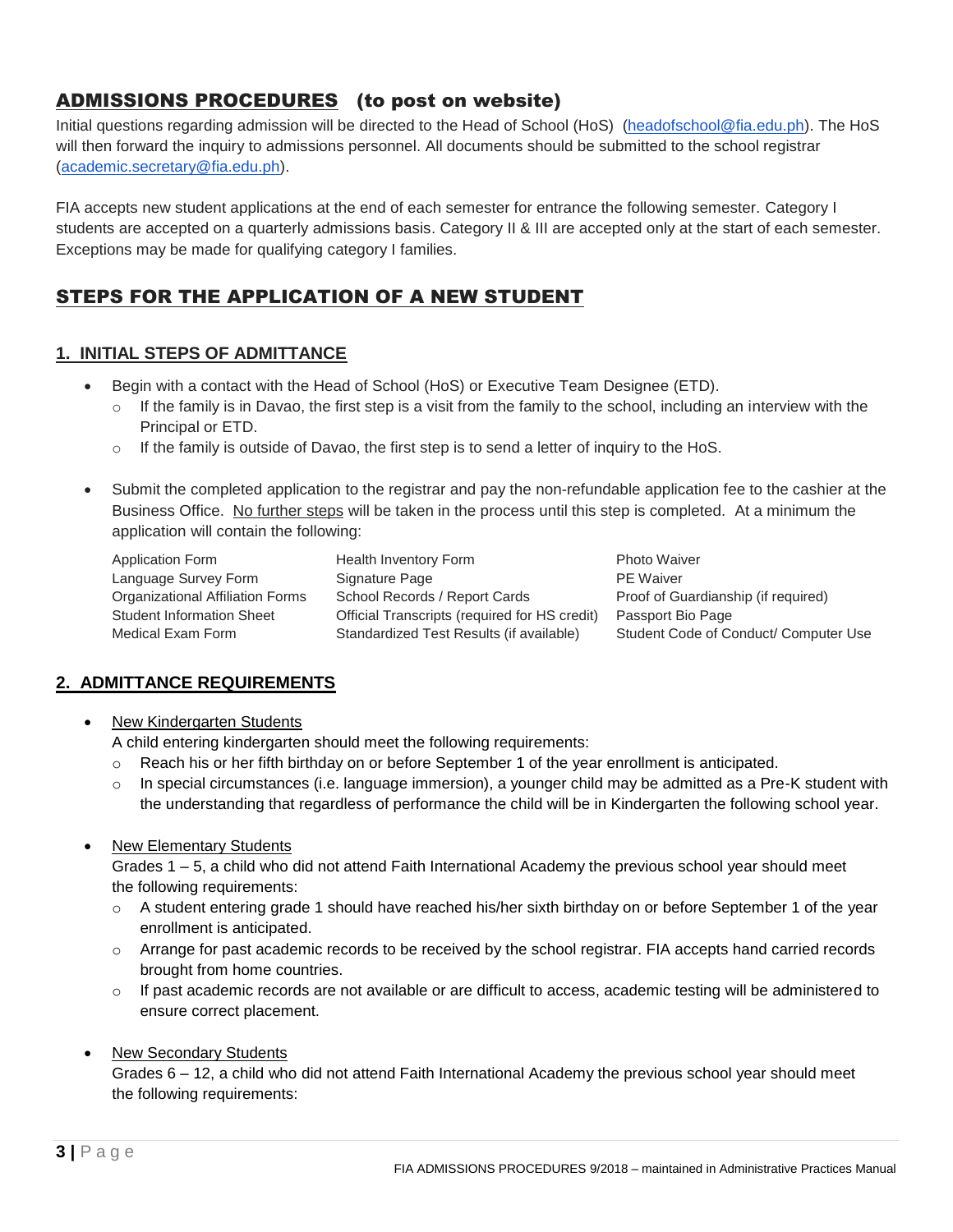- o Arrange for past academic records to be received by the FIA Registrar. FIA accepts hand carried records brought from home countries.
- $\circ$  If past academic records are not available or are difficult to access academic testing will be administered to ensure correct placement. Past academic records are required for high school credit.
- o High school transcripts will be reviewed by the HS academic counselor and key personnel to ensure course and grade placement. See the high school academic handbook for graduation requirements and additional details.

## **3. EVALUATION AND ASSESSMENTS**

- The Executive Team will complete an initial evaluation of the application
	- $\circ$  The Business Administrator or designee assigns the appropriate status of student category and resulting fee expectations.
	- o The Principal or designee will verify and evaluate home life situation.
- The Admissions Committee will evaluate the need for additional assessments using previously gathered information and records. These assessments may include the following:
	- o English Proficiency Assessment
		- Applicants in families who use English as their predominant language and show success through school records in an English language school normally do not need this assessment.
		- Applicants in families who do *not* use English as their predominant language may be required to pass an English proficiency assessment administered by FIA staff.
		- For the student who is denied admittance to FIA based on English proficiency, FIA may require that the applicant wait one calendar year prior to retesting.
		- The student, if admitted, may be placed in English language support either at FIA or a supplemental program.
	- o Academic Ability Assessment
		- Applicants may be assessed for academic ability and grade placement.
		- Applicants with learning, physical, or emotional disabilities may be accepted providing they can profit from their classroom experience with the assistance of available support personnel. The admission status of students with disabilities may be reevaluated based on their ability to succeed in our instructional program with available staffing.
	- $\circ$  If testing is deemed necessary, one (\$25) non-refundable assessment fee is charged per student to Category II & III families.

## **4. ADMISSIONS DECISIONS**

- The Admissions Committee will review the completed application, ensure that any concerns from lead teachers, and high school academic counselor, if needed, are documented, and make a recommendation of acceptance or non-acceptance to the Executive Team. (Admissions Committee recommends, then Leadership Team signature/comment) **in-house note only (not to be published on the website)**
- The Executive Team makes the final decision on all admissions. Parents will receive written confirmation of the decision:
	- o Denied Admittance: The letter will contain the earliest reapplication date.
	- o Admitted: The letter will contain the start date.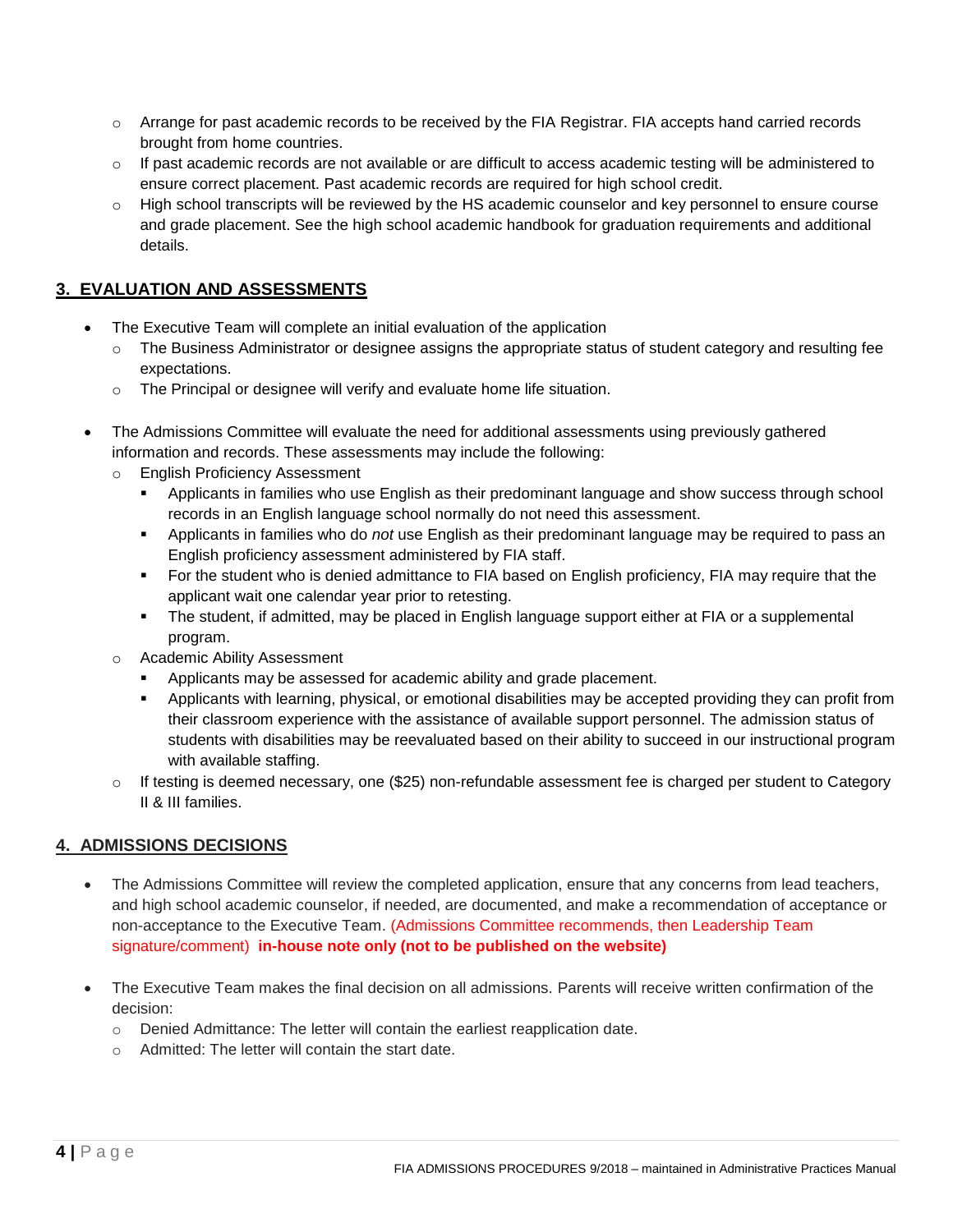FIA admits students of any race, color, national, and ethnic origins to all the rights, privileges, programs and activities generally accorded or made available to students at the school. It does not discriminate on the basis of race, color, national, or ethnic origin in administration of its educational policies, financial aid programs, athletics, and other school-administered programs.

## ACCEPTANCE OF APPLICANTS FROM FAMILIES IN MINISTRY (CATEGORY I)

FIA gives preferential acceptance to the children of families in Christian ministry. This is in keeping with our purpose statement.

## ACCEPTANCE OF APPLICANTS FROM OTHER FAMILIES (CATEGORIES II AND III)

FIA allows a limited number of students from those families engaged in endeavors other than Christian ministry to be accepted. Parents of Category II and III students must support the values within the Faith International Academy Statements of Faith and of Unity.

All students, both full- and part-time, will be required to take Bible and attend all Chapels intended for their grade level regardless of their category.

#### CLASS SIZE GUIDELINES

If a class becomes too large to accommodate, it may be closed to new Category II and III students.

- For grades K-5, the Executive Team will consider capping the class sizes at twenty students if the applicants are from Category I or seventeen students if the applicants are from Category II or III.
- For grades 6-12, the Executive Team will consider capping the class sizes to twenty-five students if the applicants are from Category I or twenty students if the applicants are from Category II or III.
- FIA also reserves the right to combine classes when deemed necessary due to staffing.

#### LATE ENTRANCE

It is in the best interest of a student to be present starting with the first day of the school year and to complete the school year with his/her class. Students who miss more than 15 days in one semester may be denied credit or considered for retention.

HOME LIFE POLICY – taken from the Student-Parent Handbook (Temporary Absence of Parents) FIA expects its students to live with their parents while enrolled at the school. FIA does not provide a boarding program. If a FIA student is in Davao without parents for 30 days or less, then a temporary guardianship form must be submitted to the school and approved by the administration. This form is available in the Academic Office. For guardianship longer than 30 days, a face-to-face meeting of the parents and administration is required. Requests for guardianship for students in grades 6-12 may be refused and permission for living with a guardian may be rescinded if the school determines that the living situation is not in the best interest of the student or the school. FIA defines a guardian as an adult over the age of 25 who lives in the home on a daily basis providing ongoing support and care for the physical, emotional, and academic needs of the student. The guardian is responsible to serve as the liaison between the school, the student, and the student's parents. The school must be aware of the living situation of its students; a student's enrollment can, and in most cases will, be revoked if the school finds that he/she is not living with parents without school administration approval.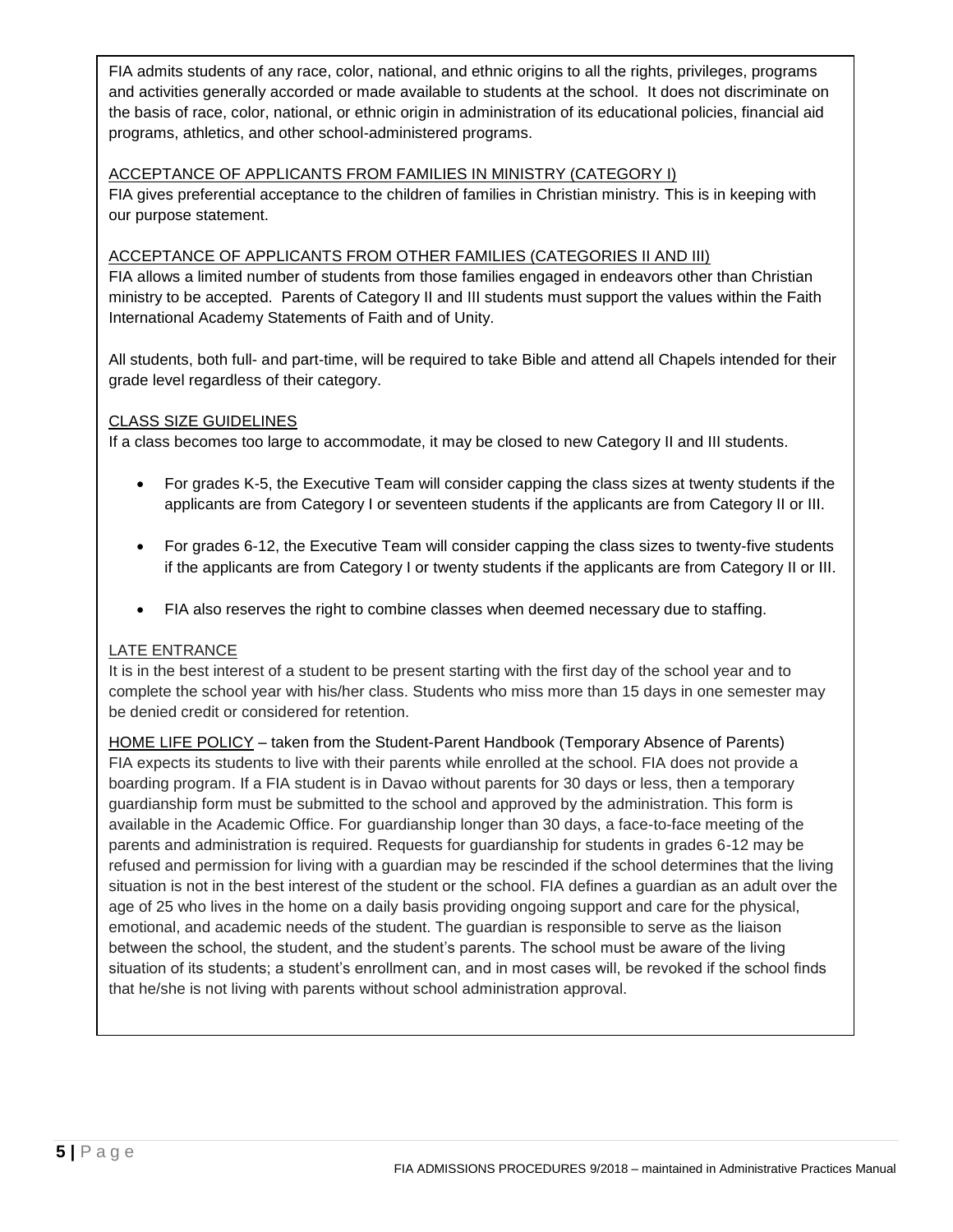## **1. EXECUTIVE TEAM**

#### **Category Status**

- o CATEGORY I (children of families in ministry) The student is the child of evangelical missionaries, full-time pastoral staff, full-time Bible/seminary students, or tentmakers.
- o CATEGORY II (Guest Student)
	- The student is the child of full-time Christian workers or NGO Workers (evangelical mission statement), guests students, children of alumni, and former students. Guest students and children of alumni are students who have never been part of the FIA community and who do not meet the criteria for Category I students. Such students must be recommended and sponsored by a member of the FIA missionary community. These students will be approved by the Administration on a case-by-case basis. Mission-minded Christian students with strong academics will be the main members of this category. Guest students must enroll in full-time study for complete semesters up to a maximum of one year.
		- **Former students are defined as students who have previously been enrolled as regular admission** students but whose parents have since repatriated long-term to their home country. These students may return to FIA subject to approval by the Administration, compliance with the home life policy, and must enroll in full-time study for complete semesters up to a maximum of one year.
- o CATEGORY III (Business and Diplomatic Student)

The student is the child of diplomat/embassy workers, business workers, and secular NGO workers. These are children of non-missionary parents who are willing to sign an agreement to cooperate with the distinctives of our program on a space-available basis.

#### **Fee Expectations**

- o The fees will be as shown in the FIA Tuition and Capital Fee Payment Options document.
- o Families may apply for the Family Financial Assistance Program. There are forms and documentation for the family to submit. Once submitted the Executive Team will make decisions based on the documentation and other circumstances in each case.

#### **Home Life Inquiry**

 $\circ$  The goal is to ensure that the applicant would have a stable, supportive home life with appropriate, ongoing, consistent supervision and nurturing from family members or appropriate guardians. The Executive Team reserves the right to define what is appropriate given the age and maturity of the student. The parents and any host family would partner with FIA staff for benefit of the student.

## *See home life policy above.*

- o During the interview or subsequent meetings, information regarding the status of an established home in Davao must be gathered.
- o An interview is held so that we can gauge the attitude of the student and the family.
- All of the above information is summarized and shared with the Admissions Committee, typically through the Admissions Chair.

## **2. ADMISSION COMMITTEE EVALUATES:**

- The Need for Assessments
	- $\circ$  Applicants in families who use English as their predominant language and show success through school records in an English Language school may not need be tested.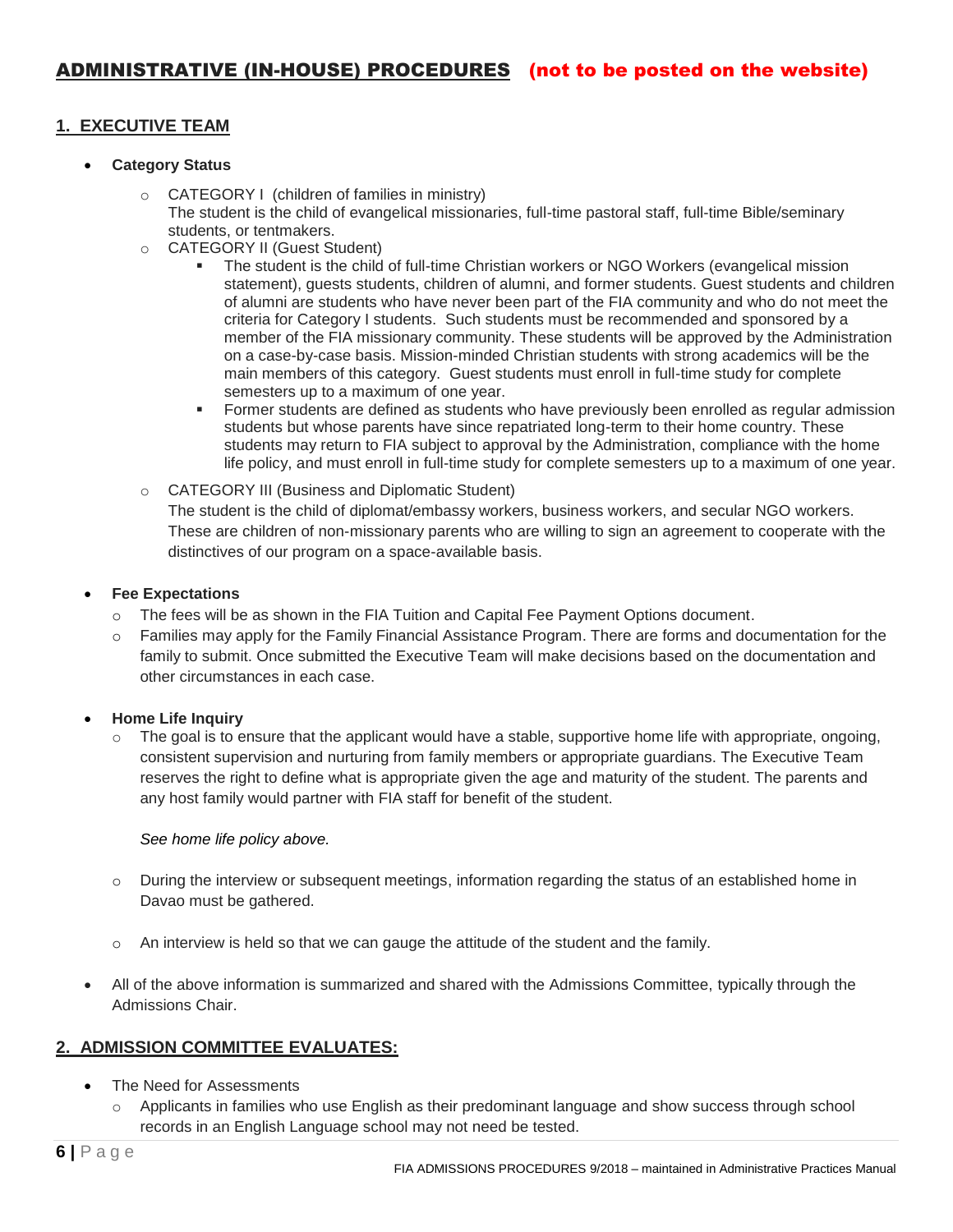- English Proficiency
	- o The Admissions Committee will evaluate any school records and/or standardized English Proficiency or Performance assessments.
	- o If needed, the Admissions Committee will oversee the administering of an appropriate English Proficiency or Performance assessment proctored by FIA staff.
	- o Evaluation should take into consideration appropriate developmental levels of students and their aptitude for academic success at FIA.
- Academic Placement Assessment
	- o The Admissions Committee will evaluate any school records or standardized academic assessments.
	- o If not from an accredited US school, then testing is almost always given.
	- $\circ$  If needed, the Admissions Committee will oversee the administration of appropriate academic performance assessments proctored by FIA staff. These assessments could be in either in mathematics or language arts.
		- Math
		- Reading comprehension
		- Writing sample
	- o Evaluation should take into consideration appropriate developmental levels of students and their aptitude for academic success at FIA.
	- o Results of testing will be added to the applicant file and given to the appropriate lead teacher for input.

## **3. ADMISSION COMMITTEE REPORTS:**

- The admissions file to the Executive Team.
- A recommendation regarding the student to the Executive Team. This could include conditions or suggestions to increase the possibility of success for the student at FIA, either now or in the future.
- Leadership Team input is required, as is High School Academic Counselor for students needing high school credit.

## **4. EXECUTIVE TEAM:**

- Decides on the final result on all admissions.
- Sufficiently ahead of time to ensure a smooth transition, ET designee will notify the following individuals / departments of the name, grade, category, anticipated start date in writing via e-mail:
	- o Parents (in writing)
	- o Registrar
	- o Business Office
	- o Leadership Team
	- o Admissions Chair
	- o Librarian
	- o Nurse (Emergency care plan)
	- o IT (Computer login & Sycamore / SPMS)
	- o Executive Assistant
- Non-Acceptance:
	- o Registrar
	- o Business Office
	- o Teachers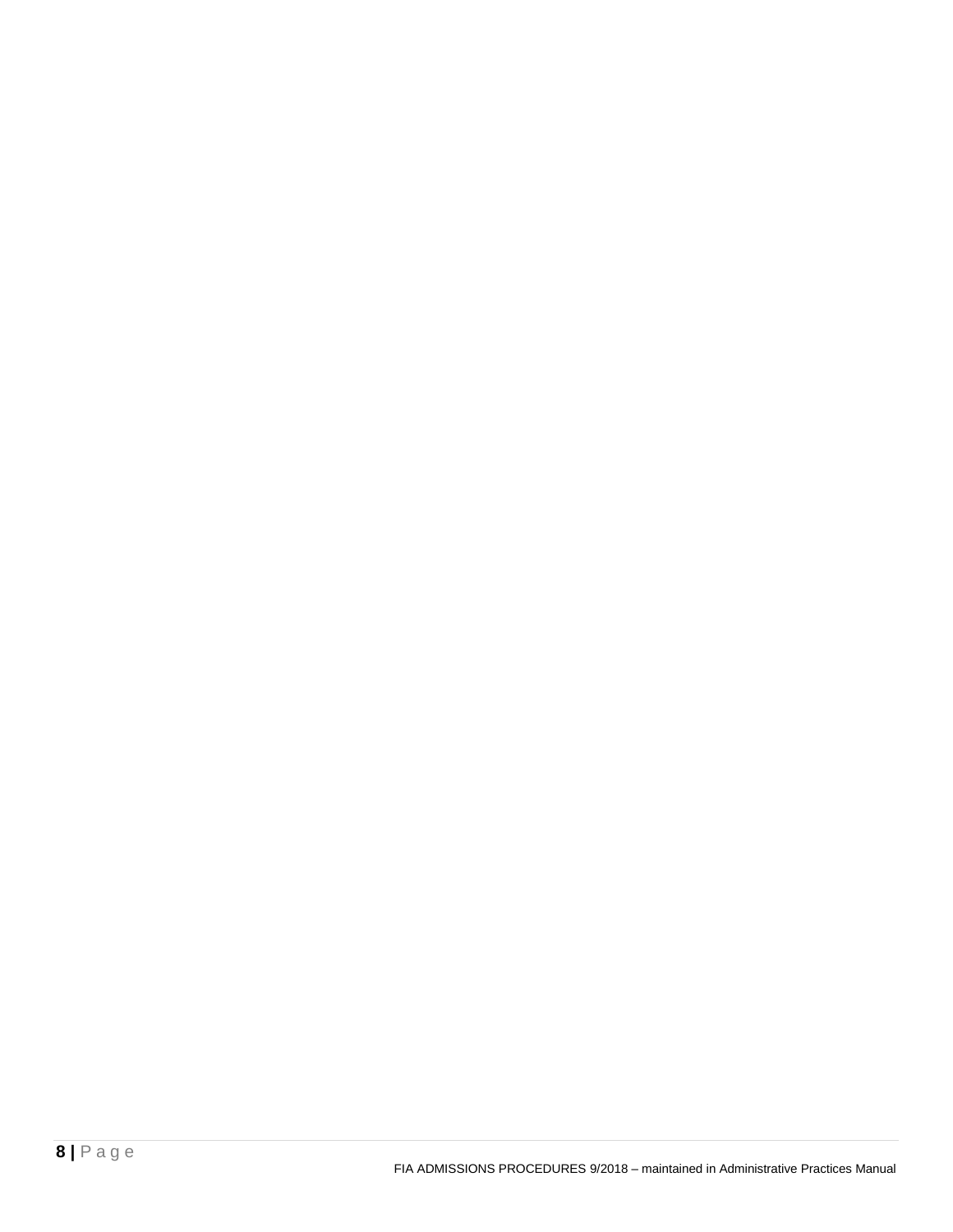## **ADMISSIONS PHILOSOPHY**

As the gatekeeper of admissions, FIA Administration strives to align practices and procedures with the FIA foundational statements. As expressed previously, admissions decisions will be made considering FIA purpose (hence the preference for Category I students) and vision as the primary guidelines. Additional explanation follows on the next page.

#### **FIA Purpose Statement**

Faith International Academy exists primarily to support families in Christian ministry by providing a quality, international, Christian education.

#### **FIA Vision Statement**

Faith International Academy strives to be a caring, learning community which nurtures students to fulfill their God-given potential.

#### **FIA Core Values**

#### *Excellence*

- Always seeking to be all God desires for you.
- Excellence is not based on comparison with others.
- Excellence in attitude and effort, not simply in results.

#### *Hope*

- Individually find purpose in Christ.
- Put trust fully in God, then reflect His light around us.

#### *Integrity*

- The quality of being honest and having strong moral principles and values.
- Acknowledging that adherence to this code is of greater value than great achievements or popularity.
- Understand that your character is what you really are, while your reputation is merely what others think you are.

#### *Leadership*

- Servant leadership, providing the needed tools for success.
- Know, care for, and listen to those you lead, clearly communicating in word and action.
- Having appreciation for others, as well as the mission & vision, while modeling all the core values personally.

#### *Teamwork*

 Thriving together to achieve our mission by utilizing and respecting each member and their God-given strengths.

#### *Truth*

- Communication based on truth, intended to build each other up.
- Avoiding gossip in general (about students, teachers, parents, etc).
- Communicate a biblical worldview and plan for living based on truth in God's Word, which is the foundation for everything.
- Don't make assumptions, but get reliable information on all sides of an issue before drawing conclusions.
- Stick to the facts, not opinions.

*Wisdom*

 The ability to apply past experiences, good judgment, and knowledge, which is revealed through God's Word and the study of the world around us, so that you can make the right choice in any situation.